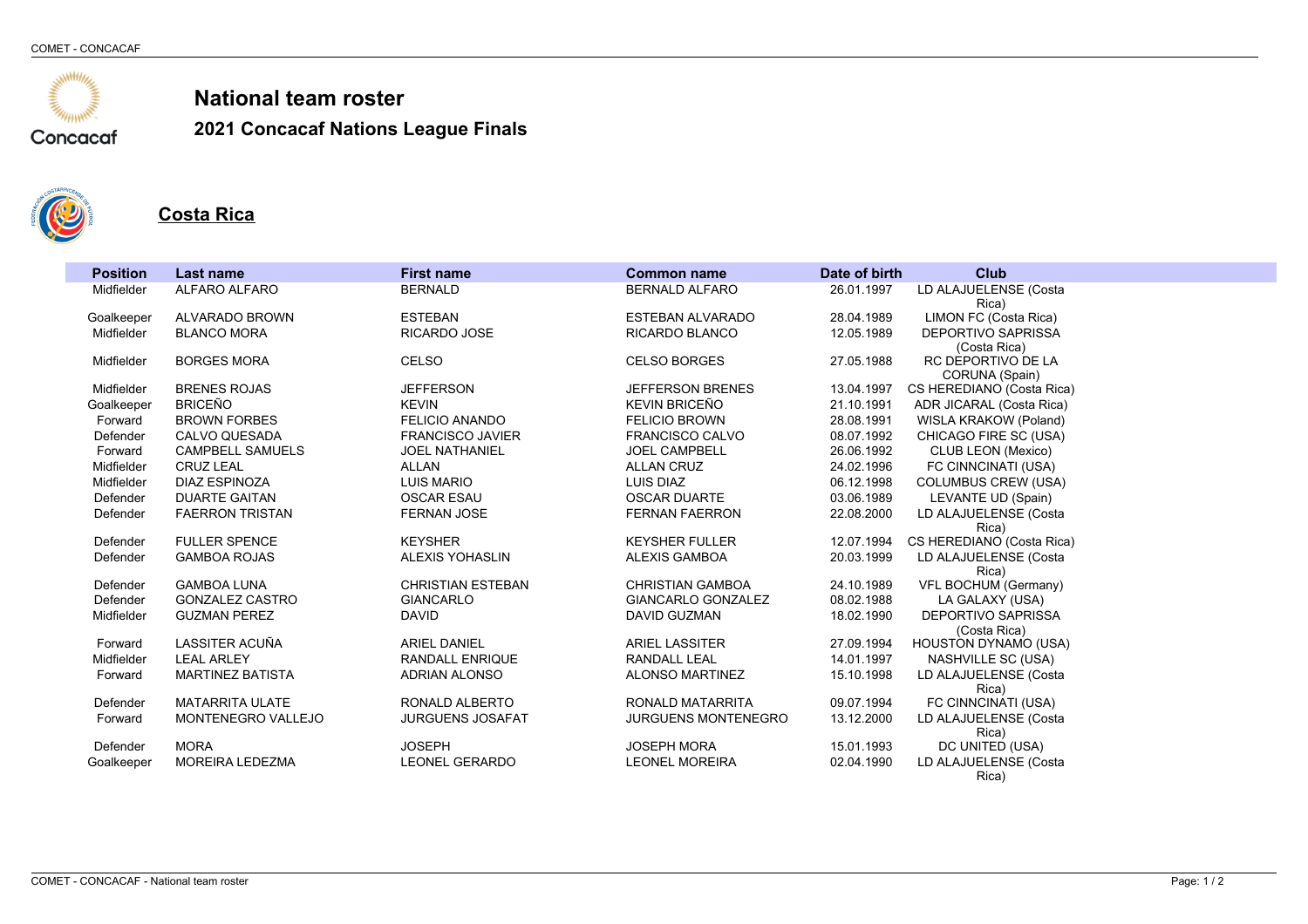

| Goalkeeper | NAVAS GAMBOA            | <b>KEILOR ANTONIO</b>     | <b>KEYLOR NAVAS</b>         | 15.12.1986 | <b>PARIS ST GERMAIN FC</b> |
|------------|-------------------------|---------------------------|-----------------------------|------------|----------------------------|
|            |                         |                           |                             |            | (France)                   |
| Midfielder | NUÑEZ GONZALEZ          | <b>CRISTOPHER ANTONIO</b> | <b>CRISTOPHER NUÑEZ</b>     | 08.12.1997 | CS CARTAGINES (Costa Rica) |
|            |                         |                           |                             |            |                            |
| Forward    | ORTIZ PICADO            | <b>JOSE GUILLERMO</b>     | <b>JOSE GUILLERMO ORTIZ</b> | 20.06.1992 | <b>DEPORTES TOLIMA</b>     |
|            |                         |                           |                             |            | (Colombia)                 |
| Defender   | <b>OVIEDO JIMENEZ</b>   | <b>BRYAN JOSUE</b>        | <b>BRYAN OVIEDO</b>         | 18.02.1990 | FC COPENHAGEN (Denmark)    |
| Forward    | ROJAS JIMENEZ           | <b>BRAYAN ANDRES</b>      | <b>BRAYAN ROJAS</b>         | 30.11.1997 | CS HEREDIANO (Costa Rica)  |
| Midfielder | <b>RUIZ GONZALEZ</b>    | <b>BRYAN JAFET</b>        | <b>BRYAN RUIZ</b>           | 18.08.1985 | LD ALAJUELENSE (Costa      |
|            |                         |                           |                             |            | Rica)                      |
| Defender   | <b>SALAZAR ARIAS</b>    | AARON                     | AARON SALAZAR               | 15.05.1999 | CS HEREDIANO (Costa Rica)  |
| Midfielder | SEQUEIRA SIBAJA         | <b>BARLON ANDRES</b>      | <b>BARLON SEQUEIRA</b>      | 25.05.1998 | LD ALAJUELENSE (Costa      |
|            |                         |                           |                             |            | Rica)                      |
| Goalkeeper | <b>SEQUEIRA MEJIAS</b>  | <b>PATRICK GILMAR</b>     | <b>PATRICK SEQUEIRA</b>     | 01.03.1999 | RC CELTA DE VIGO (Spain)   |
| Midfielder | <b>TEJEDA VALVERDE</b>  | YELTSIN IGNACIO           | YELTSIN TEJEDA              | 17.03.1992 | CS HEREDIANO (Costa Rica)  |
| Midfielder | <b>TORRES BARRANTES</b> | <b>GERSON</b>             | <b>GERSON TORRES</b>        | 28.08.1997 | CS HEREDIANO (Costa Rica)  |
| Forward    | <b>UGALDE ARCE</b>      | <b>MANFRED ALONSO</b>     | <b>MANFRED UGALDE</b>       | 25.05.2002 | LOMMEL SK (Belgium)        |
| Forward    | <b>VENEGAS ULLOA</b>    | <b>JOHAN ALBERTO</b>      | <b>JOHAN VENEGAS</b>        | 27.11.1988 | LD ALAJUELENSE (Costa      |
|            |                         |                           |                             |            | Rica)                      |
| Defender   | <b>WASTON MANLEY</b>    | <b>KENDALL JAMAAL</b>     | <b>KENDALL WASTON</b>       | 01.01.1988 | <b>DEPORTIVO SAPRISSA</b>  |
|            |                         |                           |                             |            | (Costa Rica)               |
| Midfielder | ZUÑIGA CORDERO          | <b>SUHANDER MANUEL</b>    | SUHANDER ZUÑIGA             | 15.01.1997 | CS HEREDIANO (Costa Rica)  |
|            |                         |                           |                             |            |                            |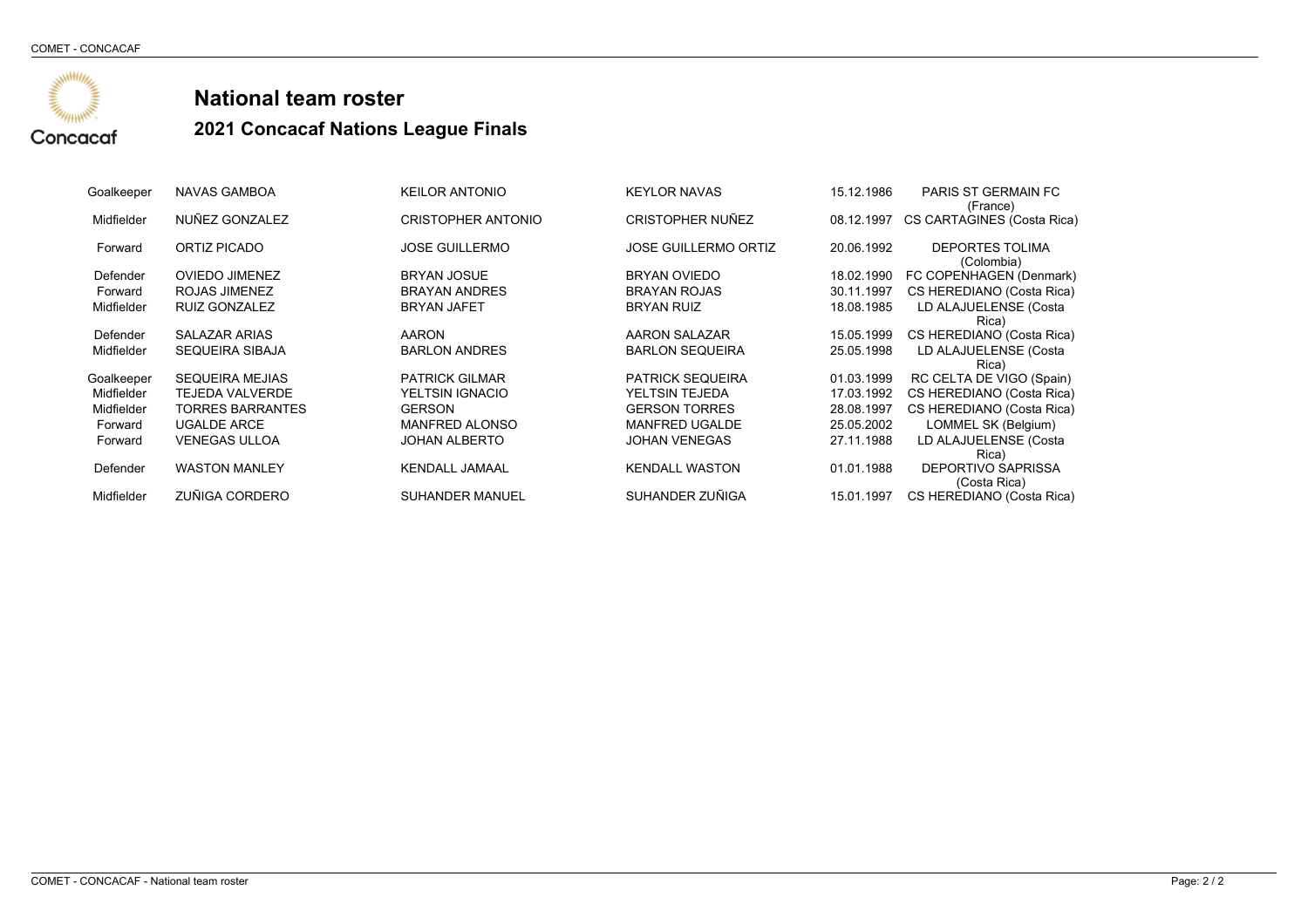

**2021 Concacaf Nations League Finals**



#### **Honduras**

| <b>Position</b> | Last name                 | <b>First name</b>       | <b>Common name</b>      | Date of birth | <b>Club</b>                   |
|-----------------|---------------------------|-------------------------|-------------------------|---------------|-------------------------------|
| Midfielder      | <b>ACOSTA RAMOS</b>       | <b>BRYAN JOSUE</b>      | <b>BRYAN ACOSTA</b>     | 24.11.1993    | FC DALLAS (USA)               |
| Defender        | ALVARADO SANDOVAL         | <b>EVER GONZALO</b>     | <b>EVER ALVARADO</b>    | 30.01.1992    | CD OLIMPIA (Honduras)         |
| Defender        | ALVAREZ HERNANDEZ         | <b>KEVIN JAVIER</b>     | <b>KEVIN ALVAREZ</b>    | 03.08.1996    | IFK NORRKOPING (Sweden)       |
| Midfielder      | ARRIAGA VILLANUEVA        | <b>KERVIN FAVIAN</b>    | <b>KERVIN ARRIAGA</b>   | 05.01.1998    | CD MARATHON (Honduras)        |
| Midfielder      | <b>BENAVIDEZ BANEGAS</b>  | <b>JHOW HENDRIC</b>     | <b>JHOW BENAVIDEZ</b>   | 26.12.1995    | REAL ESPAÑA (Honduras)        |
| Forward         | <b>BENGTSON</b>           | <b>JERRY</b>            | <b>JERRY BENGTSON</b>   | 08.04.1987    | CD OLIMPIA (Honduras)         |
| Forward         | <b>BENGUCHE RAMIREZ</b>   | <b>JORGE RENAN</b>      | <b>JORGE BENGUCHE</b>   | 21.05.1996    | <b>BOAVISTA FC (Portugal)</b> |
| Defender        | <b>DECAS</b>              | <b>WESLY ROBERTO</b>    | <b>WESLY DECAS</b>      | 11.08.1999    | FC MOTAGUA (Honduras)         |
| Midfielder      | <b>DELGADO MURILLO</b>    | <b>JUAN ANGEL</b>       | <b>JUAN DELGADO</b>     | 21.07.1992    | FC MOTAGUA (Honduras)         |
| Forward         | <b>ELIS MARTINEZ</b>      | ALBERTH JOSUE           | <b>ALBERTH ELIS</b>     | 12.02.1996    | <b>BOAVISTA FC (Portugal)</b> |
| Forward         | <b>FERNANDEZ MARTINEZ</b> | <b>CARLOS ROBERTO</b>   | <b>CARLOS FERNANDEZ</b> | 17.02.1992    | FC MOTAGUA (Honduras)         |
| Defender        | <b>FIGUEROA ROCHEZ</b>    | <b>MAYNOR ALEXIS</b>    | <b>MAYNOR FIGUEROA</b>  | 02.05.1983    | <b>HOUSTON DYNAMO (USA)</b>   |
| Midfielder      | <b>FLORES SACAZA</b>      | <b>FRANKLIN GEOVANY</b> | <b>FRANKLIN FLORES</b>  | 18.05.1996    | REAL ESPAÑA (Honduras)        |
| Midfielder      | <b>FLORES FLORES</b>      | <b>DEYBI ALDAIR</b>     | <b>DEYBI FLORES</b>     | 16.06.1996    | CD OLIMPIA (Honduras)         |
| Goalkeeper      | <b>FONSECA BACA</b>       | <b>HAROLD GEOVANNY</b>  | <b>HAROLD FONSECA</b>   | 08.10.1993    | CD OLIMPIA (Honduras)         |
| Midfielder      | <b>GARCIA RAMIREZ</b>     | <b>OSCAR BONIEK</b>     | <b>BONIEK GARCIA</b>    | 04.09.1984    | <b>HOUSTON DYNAMO (USA)</b>   |
| Defender        | <b>GARCIA ROBLEDO</b>     | <b>JOSE</b>             | <b>JOSE GARCIA</b>      | 21.09.1998    | CD OLIMPIA (Honduras)         |
| Goalkeeper      | <b>GUITY BARRIOS</b>      | <b>ALEX NAID</b>        | <b>ALEX BARRIOS</b>     | 20.09.1997    | CD OLIMPIA (Honduras)         |
| Defender        | <b>LEVERON UCLES</b>      | <b>JOHNNY HAROLD</b>    | <b>JOHNNY LEVERON</b>   | 07.02.1990    | CD OLIMPIA (Honduras)         |
| Midfielder      | LOPEZ RODRIGUEZ           | ALEXANDER AGUSTIN       | ALEXANDER LOPEZ         | 05.06.1992    | LD ALAJUELENSE (Costa         |
|                 |                           |                         |                         |               | Rica)                         |
| Goalkeeper      | <b>LOPEZ FERNANDEZ</b>    | <b>LUIS AURELIO</b>     | LUIS LOPEZ              | 13.09.1993    | REAL ESPAÑA (Honduras)        |
| Goalkeeper      | LOPEZ DIAZ                | ROBERTO JOSUE           | ROBERTO LOPEZ           | 23.04.1995    | CDS VIDA (Honduras)           |
| Midfielder      | LOPEZ MALDONADO           | <b>KEVIN JOSUE</b>      | <b>KEVIN LOPEZ</b>      | 03.02.1996    | FC MOTAGUA (Honduras)         |
| Forward         | LOZANO COLON              | <b>ANTONY RUBEN</b>     | ANTONY LOZANO           | 25.04.1993    | GIRONA FC (Spain)             |
| Midfielder      | <b>MARTINEZ BETANCO</b>   | <b>WALTER JOEL</b>      | <b>WALTER MARTINEZ</b>  | 26.03.1991    | FC MOTAGUA (Honduras)         |
| Defender        | <b>MELENDEZ ROSALES</b>   | <b>CARLOS EDUARDO</b>   | <b>CARLOS MELENDEZ</b>  | 08.12.1997    | CDS VIDA (Honduras)           |
| Goalkeeper      | <b>MENJIVAR JOHNSON</b>   | <b>EDRICK EDUARDO</b>   | <b>EDRICK MENJIVAR</b>  | 01.03.1993    | CD OLIMPIA (Honduras)         |
| Defender        | <b>NAJAR RODRIGUEZ</b>    | <b>ANDY ARIEL</b>       | <b>ANDY NAJAR</b>       | 16.03.1993    | DC UNITED (USA)               |
| Defender        | <b>NUNEZ FLORES</b>       | <b>MAYLOR ALBERTO</b>   | <b>MAYLOR NUNEZ</b>     | 05.07.1996    | CD OLIMPIA (Honduras)         |
| Defender        | <b>OLIVA CASILDO</b>      | <b>ELVIN</b>            | <b>ELVIN CASILDO</b>    | 24.10.1997    | CD OLIMPIA (Honduras)         |
| Forward         | PALMA OSEGUERA            | <b>LUIS ENRIQUE</b>     | <b>LUIS PALMA</b>       | 17.01.2000    | CDS VIDA (Honduras)           |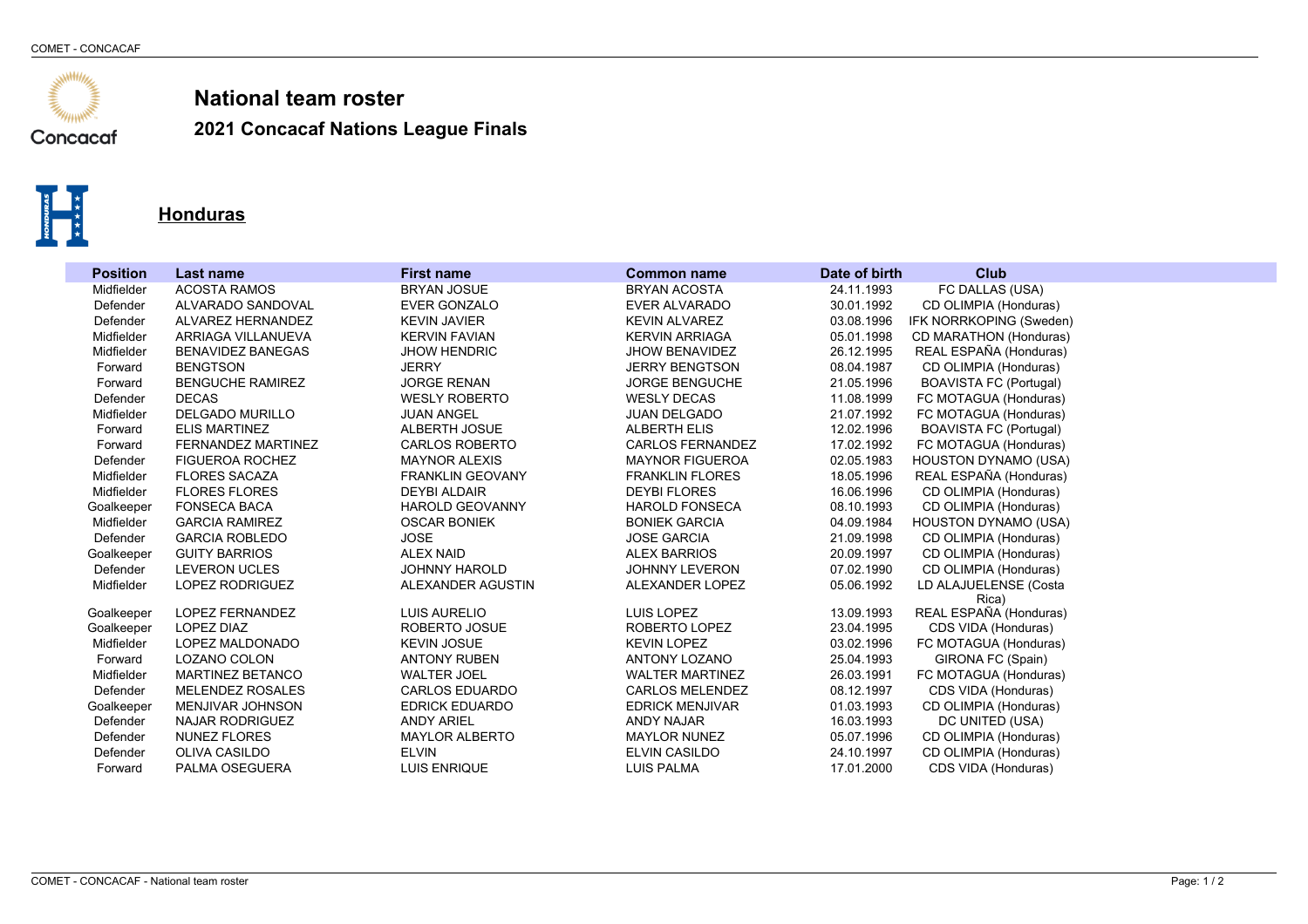

| Defender                 | PEREIRA RODRIGUEZ                    | MARCELO ANTONIO                | <b>MARCELO PEREIRA</b>                | 27.05.1995               | FC MOTAGUA (Honduras)                             |
|--------------------------|--------------------------------------|--------------------------------|---------------------------------------|--------------------------|---------------------------------------------------|
| Forward                  | QUIOTO ROBINSON                      | ROMELL SAMIR                   | ROMELL QUIOTO                         | 09.08.1991               | CF MONTREAL (Canada)                              |
| Midfielder               | <b>RIVAS VINDEL</b>                  | <b>RIGOBERTO MANUEL</b>        | <b>RIGOBERTO RIVAS</b>                | 31.07.1998               | REGGINA CALCIO (Italy)                            |
| Forward                  | ROCHEZ MEJIA                         | <b>BRYAN GIOVANNI</b>          | <b>BRYAN ROCHEZ</b>                   | 01.01.1995               | CD NACIONAL (Portugal)                            |
| Defender                 | RODRIGUEZ LOPEZ                      | DIEGO FERNANDO                 | DIEGO RODRIGUEZ                       | 06.11.1995               | FC MOTAGUA (Honduras)                             |
| Midfielder               | RODRIGUEZ CASTILLO                   | EDWIN ALEXANDER                | EDWIN RODRIGUEZ                       | 25.09.1999               | CD OLIMPIA (Honduras)                             |
| Forward                  | ROJAS LAZO                           | ROGER FABRICIO                 | ROGER ROJAS                           |                          | 09.06.1990 CS CARTAGINES (Costa Rica)             |
| Midfielder<br>Midfielder | RUBIO TORO<br><b>SOLANO MARTINEZ</b> | JONATHAN JOSUE<br>EDWIN SOLANY | <b>JONATHAN RUBIO</b><br>EDWIN SOLANO | 21.10.1996<br>25.01.1996 | GD DE CHAVES (Portugal)<br>CD MARATHON (Honduras) |
|                          |                                      |                                |                                       |                          |                                                   |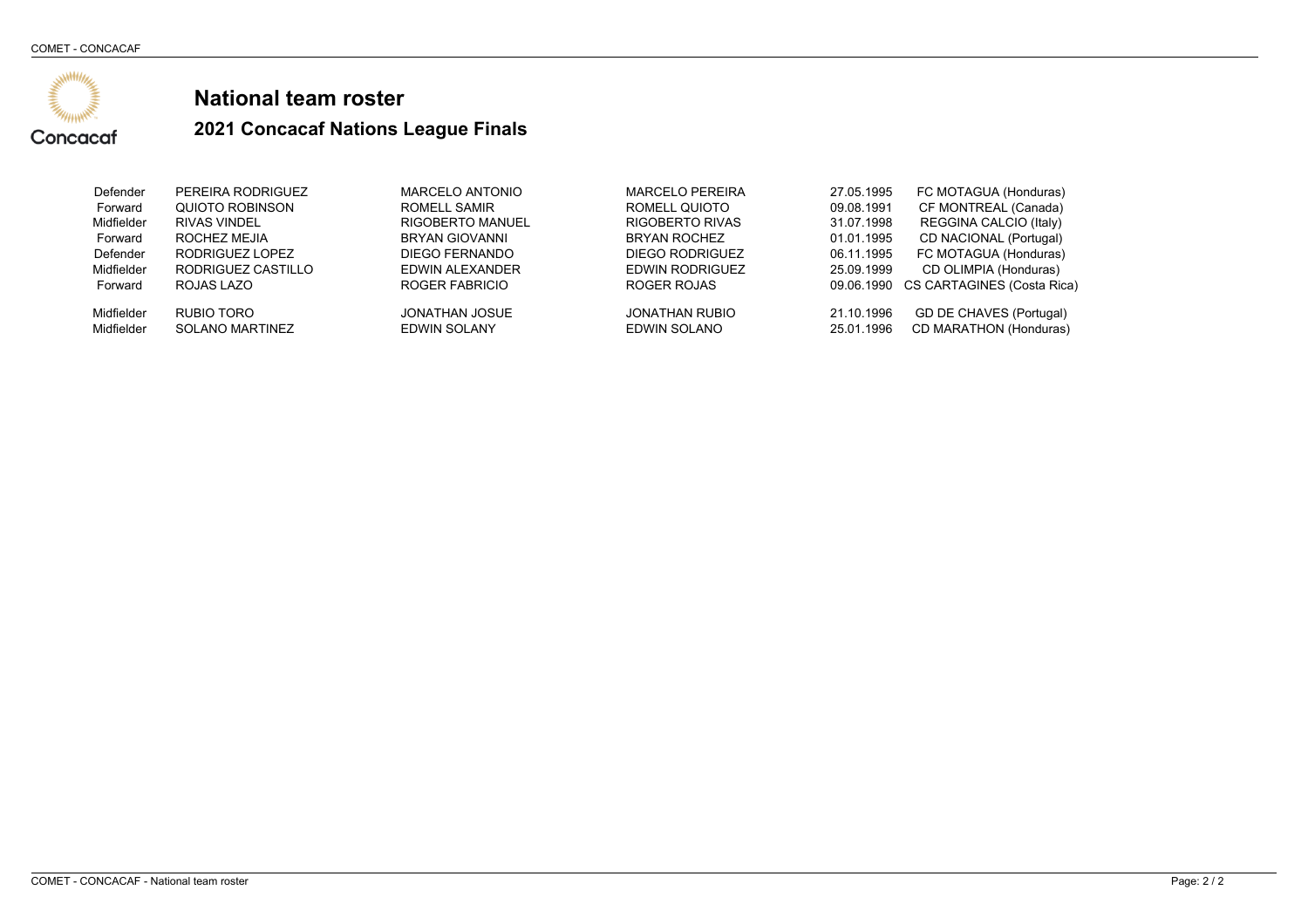

**2021 Concacaf Nations League Finals**



L

**Mexico**

| <b>Position</b> | Last name                                | <b>First name</b>          | <b>Common name</b>                            | Date of birth | <b>Club</b>                                          |
|-----------------|------------------------------------------|----------------------------|-----------------------------------------------|---------------|------------------------------------------------------|
| Defender        | <b>VASQUEZ IBARRA</b>                    | <b>JOHAN FELIPE</b>        | <b>JOHAN VASQUEZ</b>                          | 22.10.1998    | CLUB UNIVERSIDAD A.C.                                |
|                 |                                          |                            |                                               |               | (PUMAS UNAM) (Mexico)                                |
| Defender        | <b>SANCHEZ RAMOS</b>                     | <b>JORGE EDUARDO</b>       | <b>JORGE SANCHEZ</b>                          | 10.12.1997    | <b>CLUB AMERICA (Mexico)</b>                         |
| Defender        | <b>SALCEDO HERNANDEZ</b>                 | <b>CARLOS JOEL</b>         | CARLOS SALCEDO                                | 29.09.1993    | <b>TIGRES UANL (Mexico)</b>                          |
| Defender        | <b>ROMO BARRON</b>                       | <b>LUIS FRANCISCO</b>      | LUIS ROMO                                     | 05.06.1995    | CRUZ AZUL (Mexico)                                   |
| Defender        | RODRIGUEZ DEL PORTAL<br>RODRIGUEZ ALANIS | <b>OSVALDO</b>             | OSVALDO RODRIGUEZ<br><b>LUIS RODRIGUEZ</b>    | 10.09.1996    | CLUB LEON (Mexico)                                   |
| Defender        | RODRIGUEZ GOMEZ                          | LUIS ALFONSO               |                                               | 21.01.1991    | <b>TIGRES UANL (Mexico)</b>                          |
| Midfielder      | PULIDO IZAGUIRRE                         | <b>CARLOS ALBERTO</b>      | <b>CARLOS RODRIGUEZ</b><br><b>ALAN PULIDO</b> | 03.01.1997    | CF MONTERREY (Mexico)<br><b>SPORTING KANSAS CITY</b> |
| Forward         |                                          | ALAN                       |                                               | 08.03.1991    | (USA)                                                |
| Forward         | PIZARRO THOMAS                           | RODOLFO GILBERT            | RODOLFO PIZARRO                               | 15.02.1994    | <b>INTER MIAMI CF (USA)</b>                          |
| Midfielder      | <b>GUTIERREZ GALAVIZ</b>                 | <b>ERICK GABRIEL</b>       | <b>ERICK GUTIERREZ</b>                        | 15.06.1995    | <b>PSV EINDHOVEN</b>                                 |
|                 |                                          |                            |                                               |               | (Netherlands)                                        |
| Midfielder      | PINEDA ALVARADO                          | <b>ORBELIN</b>             | ORBELIN PINEDA                                | 24.03.1996    | CRUZ AZUL (Mexico)                                   |
| Goalkeeper      | OROZCO DOMINGUEZ                         | <b>JONATHAN EMMANUEL</b>   | <b>JONATHAN OROZCO</b>                        | 12.05.1986    | XOLOS DE TIJUANA (Mexico)                            |
| Goalkeeper      | OCHOA MAGAÑA                             | <b>FRANCISCO GUILLERMO</b> | <b>GUILLERMO OCHOA</b>                        | 13.07.1985    | <b>CLUB AMERICA (Mexico)</b>                         |
| Defender        | <b>MORENO HERRERA</b>                    | <b>HECTOR ALFREDO</b>      | <b>HECTOR MORENO</b>                          | 17.01.1988    | AL GHARAFA SC (Qatar)                                |
| Defender        | <b>MONTES CASTRO</b>                     | <b>CESAR JASIB</b>         | <b>CESAR MONTES</b>                           | 24.02.1997    | CF MONTERREY (Mexico)                                |
| Forward         | <b>MARTIN MEX</b>                        | <b>HENRY JOSUE</b>         | <b>HENRY MARTIN</b>                           | 18.11.1992    | <b>CLUB AMERICA (Mexico)</b>                         |
| Forward         | <b>LOZANO BAHENA</b>                     | <b>HIRVING RODRIGO</b>     | <b>HIRVING LOZANO</b>                         | 30.07.1995    | SSC NAPOLI (Italy)                                   |
| Midfielder      | <b>LAYUN PRADO</b>                       | <b>MIGUEL ARTURO</b>       | MIGUEL LAYUN                                  | 25.06.1988    | CF MONTERREY (Mexico)                                |
| Midfielder      | LAINEZ LEYVA                             | <b>DIEGO</b>               | DIEGO LAINEZ                                  | 09.06.2000    | REAL BETIS BALOMPIE                                  |
|                 |                                          |                            |                                               |               | (Spain)                                              |
| Midfielder      | <b>GUARDADO HERNANDEZ</b>                | <b>JOSE ANDRES</b>         | ANDRES GUARDADO                               | 28.09.1986    | <b>REAL BETIS BALOMPIE</b>                           |
| Forward         | <b>JIMENEZ RODRIGUEZ</b>                 | RAUL ALONSO                | <b>RAUL JIMENEZ</b>                           | 05.05.1991    | (Spain)<br><b>WOLVERHAMPTON</b>                      |
|                 |                                          |                            |                                               |               | WANDERERS FC (England)                               |
| Defender        | <b>HERRERA LOPEZ</b>                     | <b>HECTOR MIGUEL</b>       | <b>HECTOR HERRERA</b>                         | 19.04.1990    | ATLETICO MADRID (Spain)                              |
| Goalkeeper      | <b>GONZALEZ DURAN</b>                    | <b>HUGO ALFONSO</b>        | <b>HUGO GONZALEZ</b>                          | 01.08.1990    | CF MONTERREY (Mexico)                                |
| Midfielder      | <b>GALLARDO VASCONCELOS</b>              | <b>JESUS DANIEL</b>        | <b>JESUS GALLARDO</b>                         | 15.08.1994    | CF MONTERREY (Mexico)                                |
| Midfielder      | <b>DOS SANTOS RAMIREZ</b>                | <b>JONATHAN</b>            | <b>JONATHAN DOS SANTOS</b>                    | 26.04.1990    | LA GALAXY (USA)                                      |
| Goalkeeper      | <b>COTA ROBLES</b>                       | <b>RODOLFO</b>             | RODOLFO COTA                                  | 03.07.1987    | CLUB LEON (Mexico)                                   |
| Forward         | <b>CORONA RUIZ</b>                       | <b>JESUS MANUEL</b>        | <b>JESUS CORONA</b>                           | 06.01.1993    | FC PORTO (Portugal)                                  |
|                 |                                          |                            |                                               |               |                                                      |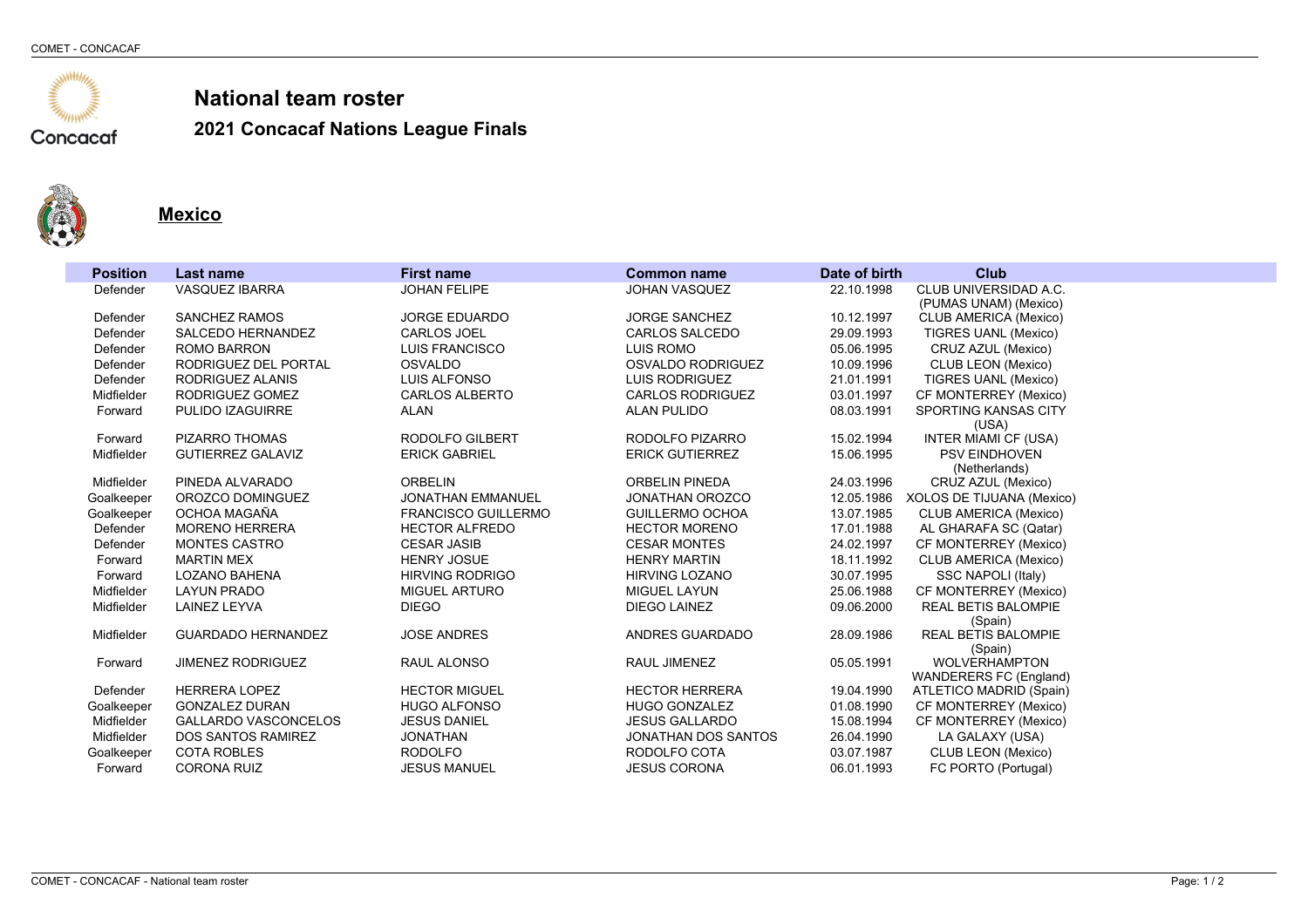

| Midfielder | <b>CORDOVA REYES</b>       | <b>FRANCISCO SEBASTIAN</b> | SEBASTIAN CORDOVA         | 12.06.1997 | <b>CLUB AMERICA (Mexico)</b>                   |
|------------|----------------------------|----------------------------|---------------------------|------------|------------------------------------------------|
| Midfielder | CERVANTES MARTIN DEL CAMPO | ALAN JHOSUE                | <b>ALAN CERVANTES</b>     | 17.01.1998 | SANTOS LAGUNA (Mexico)                         |
| Defender   | ARTEAGA ZAMORA             | <b>GERARDO DANIEL</b>      | <b>GERARDO ARTEAGA</b>    | 07.09.1998 | KRC GENK (Belgium)                             |
| Defender   | ARAUJO RAZO                | NESTOR ALEJANDRO           | <b>NESTOR ARAUJO</b>      | 29.08.1991 | RC CELTA DE VIGO (Spain)                       |
| Forward    | ANTUNA ROMERO              | <b>CARLOS URIEL</b>        | URIEL ANTUNA              | 21.08.1997 | CD GUADALAJARA (Mexico)                        |
| Defender   | ALVAREZ CAMPOS             | <b>KEVIN NAHIN</b>         | <b>KEVIN ALVAREZ</b>      | 15.01.1999 | PACHUCA (Mexico)                               |
| Forward    | ALVAREZ                    | <b>EFRAIN</b>              | EFRAIN ALVAREZ            | 19.06.2002 | LA GALAXY (USA)                                |
| Midfielder | ALVAREZ VELAZQUEZ          | <b>EDSON OMAR</b>          | <b>EDSON ALVAREZ</b>      | 24.10.1997 | AFC AJAX (Netherlands)                         |
| Midfielder | ALVARADO HERNANDEZ         | ROBERTO CARLOS             | ROBERTO ALVARADO          | 07.09.1998 | CRUZ AZUL (Mexico)                             |
| Midfielder | <b>AGUIRRE TAFOLLA</b>     | <b>ERICK GERMAIN</b>       | <b>ERICK AGUIRRE</b>      | 23.02.1997 | PACHUCA (Mexico)                               |
| Forward    | <b>VEGA ROJAS</b>          | <b>ERNESTO ALEXIS</b>      | ALEXIS VEGA               | 25.11.1997 | CD GUADALAJARA (Mexico)                        |
| Goalkeeper | <b>TALAVERA DIAZ</b>       | ALFREDO                    | ALFREDO TALAVERA          | 18.09.1982 | CLUB UNIVERSIDAD A.C.<br>(PUMAS UNAM) (Mexico) |
| Defender   | SEPULVEDA LOPEZ            | <b>GILBERTO</b>            | <b>GILBERTO SEPULVEDA</b> | 04.02.1999 | CD GUADALAJARA (Mexico)                        |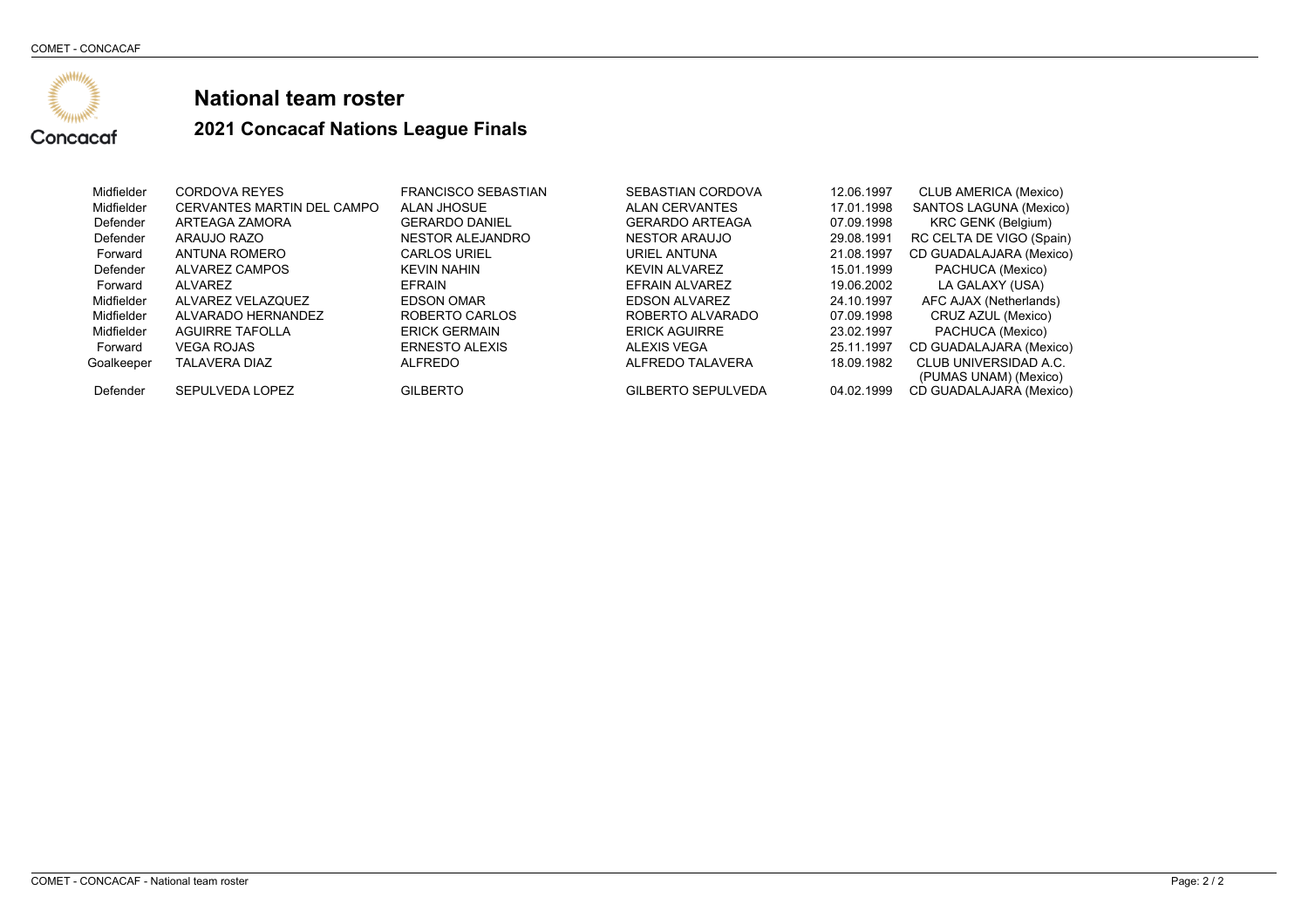





| FC RED BULL SALZBURG<br>Midfielder<br><b>AARONSON</b><br><b>BRENDEN RUSSELL</b><br><b>BRENDEN AARONSON</b><br>22.10.2000<br>(Austria)<br><b>ADAMS</b><br>Midfielder<br><b>TYLER SHAAN</b><br><b>TYLER ADAMS</b><br>14.02.1999<br>RB LEIPZIG (Germany)<br><b>ARRIOLA</b><br>PAUL JOSEPH<br><b>PAUL ARRIOLA</b><br>05.02.1995<br>DC UNITED (USA)<br>Forward<br><b>BOYD</b><br><b>TYLER DOMINIC</b><br><b>TYLER BOYD</b><br>30.12.1994<br><b>BESIKTAS FUTBOL (Turkey)</b><br>Forward<br>Defender<br><b>BROOKS JR</b><br><b>JOHN ANTHONY</b><br><b>JOHN BROOKS</b><br>28.01.1993<br>VFL WOLFSBURG (Germany)<br>CANNON<br><b>REGINALD JACOB</b><br><b>REGGIE CANNON</b><br>11.06.1998<br><b>BOAVISTA FC (Portugal)</b><br>Defender<br>DE LA FUENTE<br>FC BARCELONA (Spain)<br>Forward<br><b>KONRAD</b><br>KONRAD DE LA FUENTE<br>16.07.2001<br>DE LA TORRE<br><b>LUCAS</b><br><b>HERACLES ALMELO</b><br>Midfielder<br>LUCA DE LA TORRE<br>23.05.1998<br>(Netherlands)<br><b>DEST</b><br>SERGINO GIANNI<br>Defender<br><b>SERGINO DEST</b><br>03.11.2000<br>FC BARCELONA (Spain)<br><b>DIKE</b><br><b>DARYL</b><br><b>DARYL DIKE</b><br>03.06.2000<br>Forward<br>BARNSLEY FC (England)<br><b>GIOACCHINI</b><br>NICHOLAS SELSON<br>NICHOLAS GIOACCHINI<br>25.07.2000<br>SM CAEN (France)<br>Forward<br><b>HORVATH</b><br>CLUB BRUGGE KV (Belgium)<br>Goalkeeper<br><b>ETHAN SHEA</b><br>ETHAN HORVATH<br>09.06.1995<br><b>SEAN EVERET</b><br>31.05.1989<br>NEW YORK CITY FC (USA)<br>Goalkeeper<br><b>JOHNSON</b><br><b>SEAN JOHNSON</b><br>Midfielder<br><b>LLETGET</b><br><b>SEBASTIAN FRANCISCO</b><br><b>SEBASTIAN LLETGET</b><br>03.09.1992<br>LA GALAXY (USA)<br><b>LONG</b><br>Defender<br>12.10.1992<br>NY RED BULLS (USA)<br><b>AARON RAY</b><br><b>AARON LONG</b><br><b>MC KENNIE</b><br>JUVENTUS FC (Italy)<br>Midfielder<br><b>WESTON JAMES EARL</b><br><b>WESTON MCKENNIE</b><br>28.08.1998 | <b>Position</b> | Last name       | <b>First name</b>     | <b>Common name</b>   | Date of birth | <b>Club</b>               |
|---------------------------------------------------------------------------------------------------------------------------------------------------------------------------------------------------------------------------------------------------------------------------------------------------------------------------------------------------------------------------------------------------------------------------------------------------------------------------------------------------------------------------------------------------------------------------------------------------------------------------------------------------------------------------------------------------------------------------------------------------------------------------------------------------------------------------------------------------------------------------------------------------------------------------------------------------------------------------------------------------------------------------------------------------------------------------------------------------------------------------------------------------------------------------------------------------------------------------------------------------------------------------------------------------------------------------------------------------------------------------------------------------------------------------------------------------------------------------------------------------------------------------------------------------------------------------------------------------------------------------------------------------------------------------------------------------------------------------------------------------------------------------------------------------------------------------------------------------------------------------------------------------|-----------------|-----------------|-----------------------|----------------------|---------------|---------------------------|
|                                                                                                                                                                                                                                                                                                                                                                                                                                                                                                                                                                                                                                                                                                                                                                                                                                                                                                                                                                                                                                                                                                                                                                                                                                                                                                                                                                                                                                                                                                                                                                                                                                                                                                                                                                                                                                                                                                   |                 |                 |                       |                      |               |                           |
|                                                                                                                                                                                                                                                                                                                                                                                                                                                                                                                                                                                                                                                                                                                                                                                                                                                                                                                                                                                                                                                                                                                                                                                                                                                                                                                                                                                                                                                                                                                                                                                                                                                                                                                                                                                                                                                                                                   |                 |                 |                       |                      |               |                           |
|                                                                                                                                                                                                                                                                                                                                                                                                                                                                                                                                                                                                                                                                                                                                                                                                                                                                                                                                                                                                                                                                                                                                                                                                                                                                                                                                                                                                                                                                                                                                                                                                                                                                                                                                                                                                                                                                                                   |                 |                 |                       |                      |               |                           |
|                                                                                                                                                                                                                                                                                                                                                                                                                                                                                                                                                                                                                                                                                                                                                                                                                                                                                                                                                                                                                                                                                                                                                                                                                                                                                                                                                                                                                                                                                                                                                                                                                                                                                                                                                                                                                                                                                                   |                 |                 |                       |                      |               |                           |
|                                                                                                                                                                                                                                                                                                                                                                                                                                                                                                                                                                                                                                                                                                                                                                                                                                                                                                                                                                                                                                                                                                                                                                                                                                                                                                                                                                                                                                                                                                                                                                                                                                                                                                                                                                                                                                                                                                   |                 |                 |                       |                      |               |                           |
|                                                                                                                                                                                                                                                                                                                                                                                                                                                                                                                                                                                                                                                                                                                                                                                                                                                                                                                                                                                                                                                                                                                                                                                                                                                                                                                                                                                                                                                                                                                                                                                                                                                                                                                                                                                                                                                                                                   |                 |                 |                       |                      |               |                           |
|                                                                                                                                                                                                                                                                                                                                                                                                                                                                                                                                                                                                                                                                                                                                                                                                                                                                                                                                                                                                                                                                                                                                                                                                                                                                                                                                                                                                                                                                                                                                                                                                                                                                                                                                                                                                                                                                                                   |                 |                 |                       |                      |               |                           |
|                                                                                                                                                                                                                                                                                                                                                                                                                                                                                                                                                                                                                                                                                                                                                                                                                                                                                                                                                                                                                                                                                                                                                                                                                                                                                                                                                                                                                                                                                                                                                                                                                                                                                                                                                                                                                                                                                                   |                 |                 |                       |                      |               |                           |
|                                                                                                                                                                                                                                                                                                                                                                                                                                                                                                                                                                                                                                                                                                                                                                                                                                                                                                                                                                                                                                                                                                                                                                                                                                                                                                                                                                                                                                                                                                                                                                                                                                                                                                                                                                                                                                                                                                   |                 |                 |                       |                      |               |                           |
|                                                                                                                                                                                                                                                                                                                                                                                                                                                                                                                                                                                                                                                                                                                                                                                                                                                                                                                                                                                                                                                                                                                                                                                                                                                                                                                                                                                                                                                                                                                                                                                                                                                                                                                                                                                                                                                                                                   |                 |                 |                       |                      |               |                           |
|                                                                                                                                                                                                                                                                                                                                                                                                                                                                                                                                                                                                                                                                                                                                                                                                                                                                                                                                                                                                                                                                                                                                                                                                                                                                                                                                                                                                                                                                                                                                                                                                                                                                                                                                                                                                                                                                                                   |                 |                 |                       |                      |               |                           |
|                                                                                                                                                                                                                                                                                                                                                                                                                                                                                                                                                                                                                                                                                                                                                                                                                                                                                                                                                                                                                                                                                                                                                                                                                                                                                                                                                                                                                                                                                                                                                                                                                                                                                                                                                                                                                                                                                                   |                 |                 |                       |                      |               |                           |
|                                                                                                                                                                                                                                                                                                                                                                                                                                                                                                                                                                                                                                                                                                                                                                                                                                                                                                                                                                                                                                                                                                                                                                                                                                                                                                                                                                                                                                                                                                                                                                                                                                                                                                                                                                                                                                                                                                   |                 |                 |                       |                      |               |                           |
|                                                                                                                                                                                                                                                                                                                                                                                                                                                                                                                                                                                                                                                                                                                                                                                                                                                                                                                                                                                                                                                                                                                                                                                                                                                                                                                                                                                                                                                                                                                                                                                                                                                                                                                                                                                                                                                                                                   |                 |                 |                       |                      |               |                           |
|                                                                                                                                                                                                                                                                                                                                                                                                                                                                                                                                                                                                                                                                                                                                                                                                                                                                                                                                                                                                                                                                                                                                                                                                                                                                                                                                                                                                                                                                                                                                                                                                                                                                                                                                                                                                                                                                                                   |                 |                 |                       |                      |               |                           |
|                                                                                                                                                                                                                                                                                                                                                                                                                                                                                                                                                                                                                                                                                                                                                                                                                                                                                                                                                                                                                                                                                                                                                                                                                                                                                                                                                                                                                                                                                                                                                                                                                                                                                                                                                                                                                                                                                                   |                 |                 |                       |                      |               |                           |
|                                                                                                                                                                                                                                                                                                                                                                                                                                                                                                                                                                                                                                                                                                                                                                                                                                                                                                                                                                                                                                                                                                                                                                                                                                                                                                                                                                                                                                                                                                                                                                                                                                                                                                                                                                                                                                                                                                   |                 |                 |                       |                      |               |                           |
|                                                                                                                                                                                                                                                                                                                                                                                                                                                                                                                                                                                                                                                                                                                                                                                                                                                                                                                                                                                                                                                                                                                                                                                                                                                                                                                                                                                                                                                                                                                                                                                                                                                                                                                                                                                                                                                                                                   |                 |                 |                       |                      |               |                           |
|                                                                                                                                                                                                                                                                                                                                                                                                                                                                                                                                                                                                                                                                                                                                                                                                                                                                                                                                                                                                                                                                                                                                                                                                                                                                                                                                                                                                                                                                                                                                                                                                                                                                                                                                                                                                                                                                                                   | Defender        | <b>MCKENZIE</b> | <b>MARK ALEXANDER</b> | <b>MARK MCKENZIE</b> | 25.02.1999    | <b>KRC GENK (Belgium)</b> |
| Defender<br><b>MIAZGA</b><br><b>MATTHEW</b><br><b>MATT MIAZGA</b><br>19.07.1995<br>RSC ANDERLECHT (Belgium)                                                                                                                                                                                                                                                                                                                                                                                                                                                                                                                                                                                                                                                                                                                                                                                                                                                                                                                                                                                                                                                                                                                                                                                                                                                                                                                                                                                                                                                                                                                                                                                                                                                                                                                                                                                       |                 |                 |                       |                      |               |                           |
| Midfielder<br><b>MUSAH</b><br>YUNUS DIMOARA<br>YUNUS MUSAH<br>29.11.2002<br>VALENCIA CF (Spain)                                                                                                                                                                                                                                                                                                                                                                                                                                                                                                                                                                                                                                                                                                                                                                                                                                                                                                                                                                                                                                                                                                                                                                                                                                                                                                                                                                                                                                                                                                                                                                                                                                                                                                                                                                                                   |                 |                 |                       |                      |               |                           |
| Goalkeeper<br><b>OCHOA</b><br><b>DAVID</b><br>DAVID OCHOA<br>16.01.2001<br><b>REAL SALT LAKE (USA)</b>                                                                                                                                                                                                                                                                                                                                                                                                                                                                                                                                                                                                                                                                                                                                                                                                                                                                                                                                                                                                                                                                                                                                                                                                                                                                                                                                                                                                                                                                                                                                                                                                                                                                                                                                                                                            |                 |                 |                       |                      |               |                           |
| <b>WOLVERHAMPTON</b><br><b>OTASOWIE</b><br><b>EBEGUOWEN</b><br><b>OWEN OTASOWIE</b><br>06.01.2001<br>Midfielder                                                                                                                                                                                                                                                                                                                                                                                                                                                                                                                                                                                                                                                                                                                                                                                                                                                                                                                                                                                                                                                                                                                                                                                                                                                                                                                                                                                                                                                                                                                                                                                                                                                                                                                                                                                   |                 |                 |                       |                      |               |                           |
| WANDERERS FC (England)                                                                                                                                                                                                                                                                                                                                                                                                                                                                                                                                                                                                                                                                                                                                                                                                                                                                                                                                                                                                                                                                                                                                                                                                                                                                                                                                                                                                                                                                                                                                                                                                                                                                                                                                                                                                                                                                            |                 |                 |                       |                      |               |                           |
| PERRY-ACOSTA<br>Midfielder<br><b>KELLYN KAI</b><br><b>KELLYN ACOSTA</b><br>24.07.1995<br>COLORADO RAPIDS (USA)                                                                                                                                                                                                                                                                                                                                                                                                                                                                                                                                                                                                                                                                                                                                                                                                                                                                                                                                                                                                                                                                                                                                                                                                                                                                                                                                                                                                                                                                                                                                                                                                                                                                                                                                                                                    |                 |                 |                       |                      |               |                           |
| <b>PULISIC</b><br><b>CHRISTIAN MATE</b><br><b>CHRISTIAN PULISIC</b><br>18.09.1998<br>CHELSEA FC (England)<br>Forward                                                                                                                                                                                                                                                                                                                                                                                                                                                                                                                                                                                                                                                                                                                                                                                                                                                                                                                                                                                                                                                                                                                                                                                                                                                                                                                                                                                                                                                                                                                                                                                                                                                                                                                                                                              |                 |                 |                       |                      |               |                           |
| Defender<br><b>REAM</b><br><b>TIM REAM</b><br>FULHAM FC (England)<br><b>TIMOTHY MICHAEL</b><br>05.10.1987                                                                                                                                                                                                                                                                                                                                                                                                                                                                                                                                                                                                                                                                                                                                                                                                                                                                                                                                                                                                                                                                                                                                                                                                                                                                                                                                                                                                                                                                                                                                                                                                                                                                                                                                                                                         |                 |                 |                       |                      |               |                           |
| <b>BORUSSIA DORTMUND</b><br>Forward<br><b>REYNA</b><br>GIOVANNI ALEJANDRO<br><b>GIOVANNI REYNA</b><br>13.11.2002                                                                                                                                                                                                                                                                                                                                                                                                                                                                                                                                                                                                                                                                                                                                                                                                                                                                                                                                                                                                                                                                                                                                                                                                                                                                                                                                                                                                                                                                                                                                                                                                                                                                                                                                                                                  |                 |                 |                       |                      |               |                           |
| (Germany)                                                                                                                                                                                                                                                                                                                                                                                                                                                                                                                                                                                                                                                                                                                                                                                                                                                                                                                                                                                                                                                                                                                                                                                                                                                                                                                                                                                                                                                                                                                                                                                                                                                                                                                                                                                                                                                                                         |                 |                 |                       |                      |               |                           |
| Defender<br><b>REYNOLDS JR</b><br><b>BRYAN</b><br><b>BRYAN REYNOLDS JR</b><br>21.06.2001<br>AS ROMA (Italy)                                                                                                                                                                                                                                                                                                                                                                                                                                                                                                                                                                                                                                                                                                                                                                                                                                                                                                                                                                                                                                                                                                                                                                                                                                                                                                                                                                                                                                                                                                                                                                                                                                                                                                                                                                                       |                 |                 |                       |                      |               |                           |
| <b>RICHARDS</b><br><b>CHRISTOPHER JEFFREY</b><br><b>CHRIS RICHARDS</b><br>28.03.2000<br>TSG 1899 HOFFENHEIM<br>Defender                                                                                                                                                                                                                                                                                                                                                                                                                                                                                                                                                                                                                                                                                                                                                                                                                                                                                                                                                                                                                                                                                                                                                                                                                                                                                                                                                                                                                                                                                                                                                                                                                                                                                                                                                                           |                 |                 |                       |                      |               |                           |
| (Germany)                                                                                                                                                                                                                                                                                                                                                                                                                                                                                                                                                                                                                                                                                                                                                                                                                                                                                                                                                                                                                                                                                                                                                                                                                                                                                                                                                                                                                                                                                                                                                                                                                                                                                                                                                                                                                                                                                         |                 |                 |                       |                      |               |                           |
| <b>ROBINSON</b><br><b>ANTONEE</b><br><b>ANTONEE ROBINSON</b><br>Defender<br>08.08.1997<br>FULHAM FC (England)                                                                                                                                                                                                                                                                                                                                                                                                                                                                                                                                                                                                                                                                                                                                                                                                                                                                                                                                                                                                                                                                                                                                                                                                                                                                                                                                                                                                                                                                                                                                                                                                                                                                                                                                                                                     |                 |                 |                       |                      |               |                           |